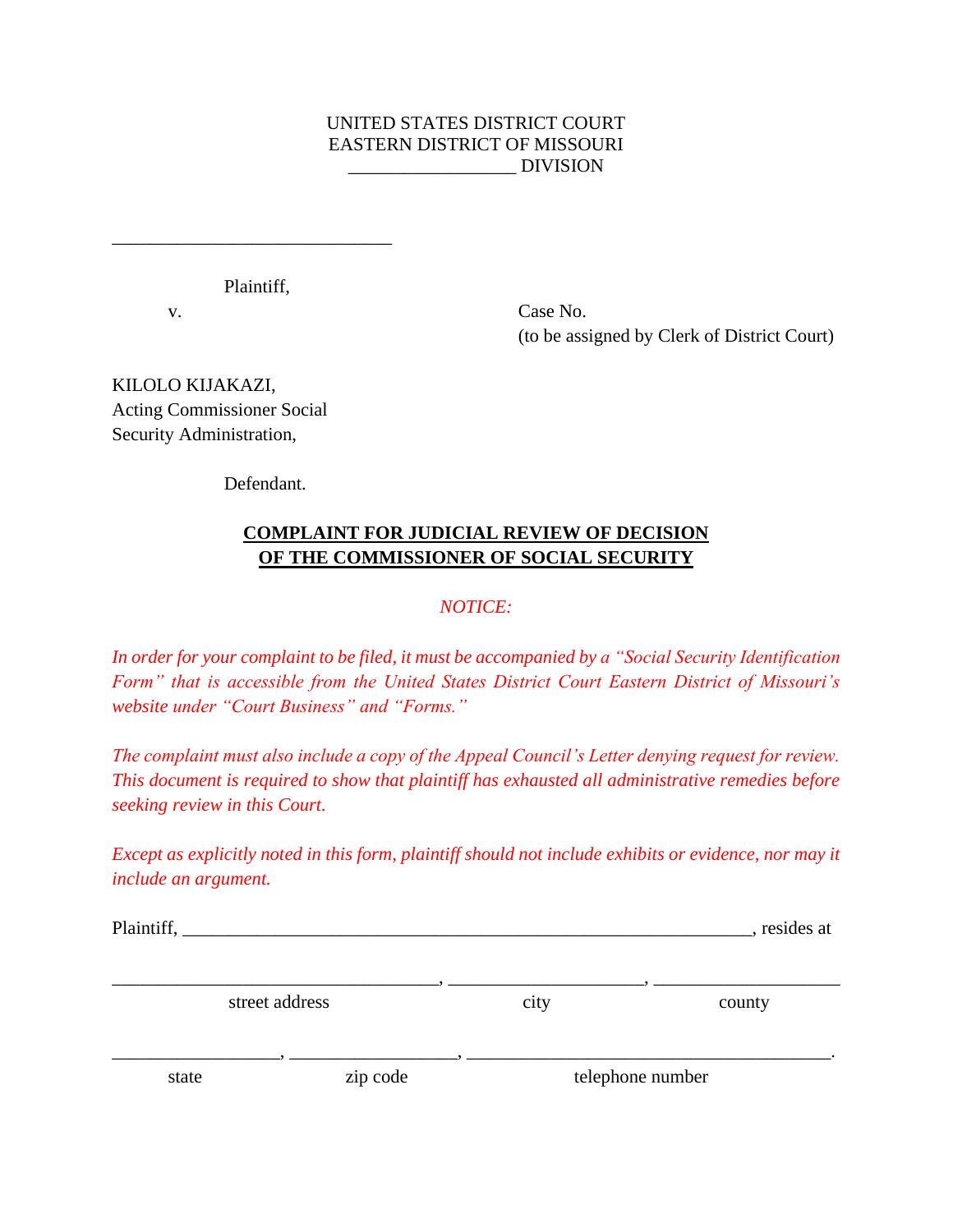Plaintiff respectfully alleges:

1. This is an action seeking court review of the decision of the Commissioner of Social Security

pursuant to section 205(g) and/or section  $1631(c)(3)$  of the Social Security Act, 42 U.S.C. § 405(g) and/or 1383(c)(3).

\_\_\_\_\_\_\_\_\_\_\_\_\_\_\_\_\_\_\_\_\_\_\_\_\_\_\_\_\_\_\_\_\_\_\_\_\_\_\_\_\_\_\_\_\_\_\_\_\_\_\_\_\_\_\_\_\_\_\_\_\_\_\_\_\_\_\_\_\_\_\_\_\_\_\_\_\_\_ \_\_\_\_\_\_\_\_\_\_\_\_\_\_\_\_\_\_\_\_\_\_\_\_\_\_\_\_\_\_\_\_\_\_\_\_\_\_\_\_\_\_\_\_\_\_\_\_\_\_\_\_\_\_\_\_\_\_\_\_\_\_\_\_\_\_\_\_\_\_\_\_\_\_\_\_\_\_ \_\_\_\_\_\_\_\_\_\_\_\_\_\_\_\_\_\_\_\_\_\_\_\_\_\_\_\_\_\_\_\_\_\_\_\_\_\_\_\_\_\_\_\_\_\_\_\_\_\_\_\_\_\_\_\_\_\_\_\_\_\_\_\_\_\_\_\_\_\_\_\_\_\_\_\_\_\_ \_\_\_\_\_\_\_\_\_\_\_\_\_\_\_\_\_\_\_\_\_\_\_\_\_\_\_\_\_\_\_\_\_\_\_\_\_\_\_\_\_\_\_\_\_\_\_\_\_\_\_\_\_\_\_\_\_\_\_\_\_\_\_\_\_\_\_\_\_\_\_\_\_\_\_\_\_\_

\_\_\_\_\_\_\_\_\_\_\_\_\_\_\_\_\_\_\_\_\_\_\_\_\_\_\_\_\_\_\_\_\_\_\_\_\_\_\_\_\_\_\_\_\_\_\_\_\_\_\_\_\_\_\_\_\_\_\_\_\_\_\_\_\_\_\_\_\_\_\_\_\_\_\_\_\_\_

2. Plaintiff became entitled to receive disability insurance benefits and/or Supplemental Security Income benefits because of the following disability:

3. The disability began on this date:

4. The Social Security Administration disallowed plaintiff's application for disability insurance benefits and/or Supplemental Security Income benefits.

5. Subsequently, plaintiff requested a hearing, and on

\_\_\_\_\_\_\_\_\_\_\_\_\_\_\_\_\_\_\_\_\_\_\_\_\_\_\_\_\_\_\_\_\_\_ [date of hearing], a hearing was held, and the Administrative Law Judge denied plaintiff's claim on \_\_\_\_\_\_\_\_\_\_\_\_\_\_\_\_\_\_\_\_\_\_\_\_\_\_\_ [date of ALJ decision].

6. Thereafter, plaintiff requested a review by the Appeals Council, and after its consideration, on \_\_\_\_\_\_\_\_\_\_\_\_\_\_\_\_\_\_\_\_ [date of Appeals Council letter], the Appeals Council denied the request for review, making the Administrative Law Judge's decision the "final decision" of the Commissioner, subject to judicial review pursuant to 42 U.S.C. § 405(g) and/or 1383(c)(3). Plaintiff received this letter on \_\_\_\_\_\_\_\_\_\_\_\_\_\_\_\_\_\_\_\_\_\_\_\_\_\_\_\_ [date of receipt of letter].

### **IMPORTANT: ATTACH A COPY OF THE APPEAL COUNCIL'S LETTER TO THE COMPLAINT.**

7. The decision of the Administrative Law Judge was erroneous, not supported by substantial evidence in the record, and/or contrary to law.